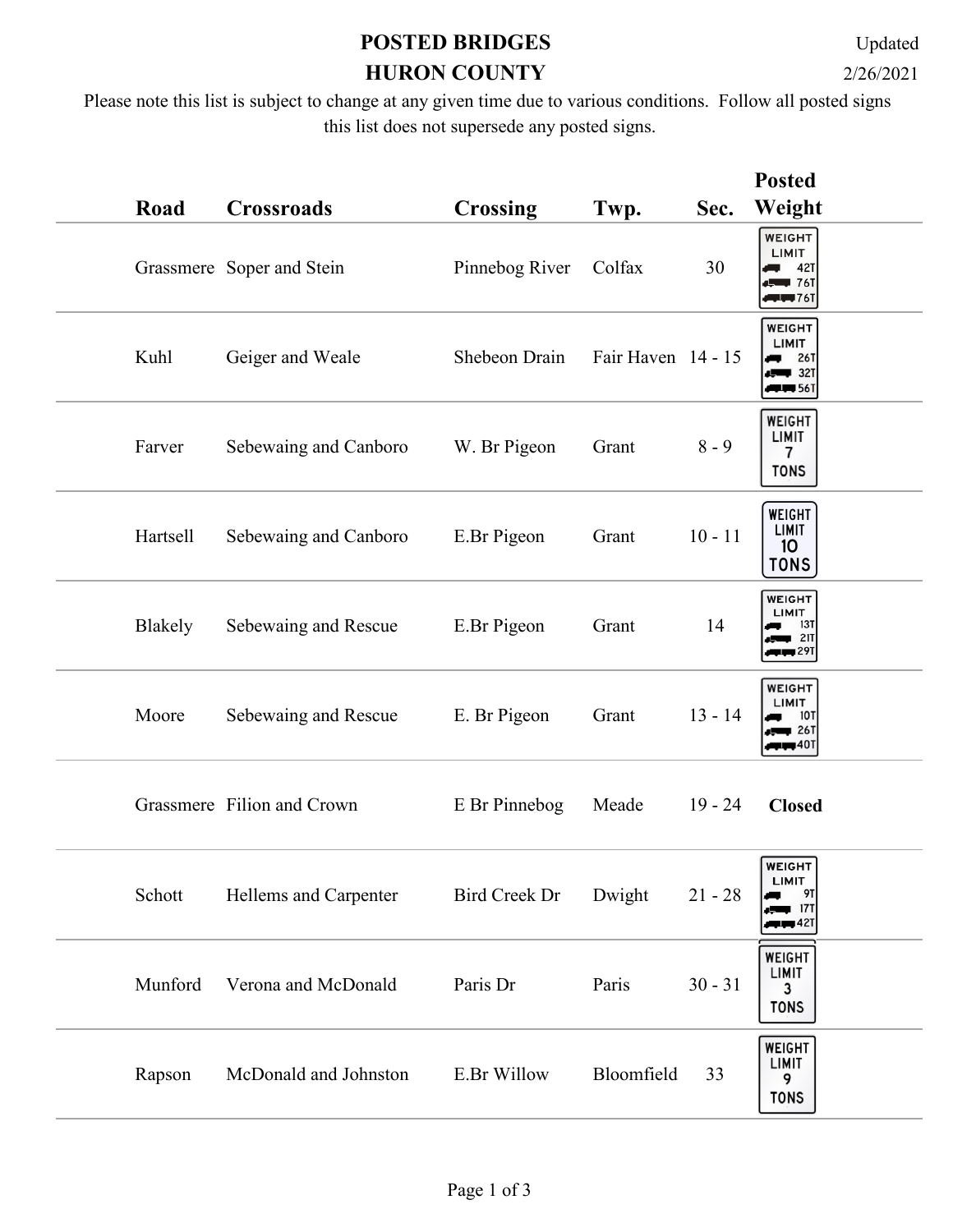## **POSTED BRIDGES HURON COUNTY** 2/26/2021

Updated

Please note this list is subject to change at any given time due to various conditions. Follow all posted signs this list does not supersede any posted signs.

|           |                            |                                    |                    |           | <b>Posted</b>                                                            |
|-----------|----------------------------|------------------------------------|--------------------|-----------|--------------------------------------------------------------------------|
| Road      | <b>Crossroads</b>          | <b>Crossing</b>                    | Twp.               | Sec.      | Weight                                                                   |
| Walker    | Kinch and Perdue           | New River                          | Huron              | $18 - 19$ | <b>WEIGHT</b><br>LIMIT<br>23T<br>31T<br>$+$ 541                          |
| Moeller   | Iseler and New River       | New River                          | Huron              | $29 - 32$ | <b>WEIGHT</b><br>LIMIT<br>14T<br>∎ 33⊺<br><b>up 641</b>                  |
| Caseville | Richmond and Campbell      | Pigeon River                       | McKinley           | $27 - 26$ | WEIGHT<br>LIMIT<br>42T<br>$\leftarrow$ 711<br>$+ + +$                    |
| Campbell  | Caseville and Sturm        | Pinnebog River                     | Chandler           | $26 - 35$ | WEIGHT<br><b>LIMIT</b><br><b>18T</b><br>$\leftarrow$ 361<br>$+$ 491      |
| Geiger    | <b>Elkton and Farver</b>   | Elkton/Falk Dr                     | Oliver             | $16 - 21$ | WEIGHT<br>LIMIT<br>69<br><b>TONS</b>                                     |
| Bach      | Bay Port and Riskey        | Douglas-Ducolon Brookfield 30 - 31 |                    |           | <b>WEIGHT</b><br>LIMIT<br><b>27T</b><br>$\blacksquare$ 36T<br>$\Box$ 631 |
| Pobanz    | Bach and McAlpin           | Columbia Dr                        | Brookfield 28 - 29 |           | <b>WEIGHT</b><br>LIMIT<br>42T<br>Æ<br>$-51$<br>$+$ $+$ 651               |
| Caro      | Bach and McAlpin           | Kemp Dr                            | Sebewaing 28 - 29  |           | <b>WEIGHT</b><br>LIMIT<br>281<br>36 <sup>1</sup><br>$\blacksquare$ 541   |
|           | Huron Line Gettel and Volz | State Dr                           | Sebewaing          | 35        | <b>WEIGHT</b><br>LIMIT<br>25T<br>∎ 36T<br>$\Box$ 431                     |
| Gettel    | Sebewaing and Canboro      | Columbia Dr                        | Sebewaing 10 - 11  |           | WEIGHT<br>LIMIT<br>42T<br>$+ 60$ T<br>$\blacksquare$                     |